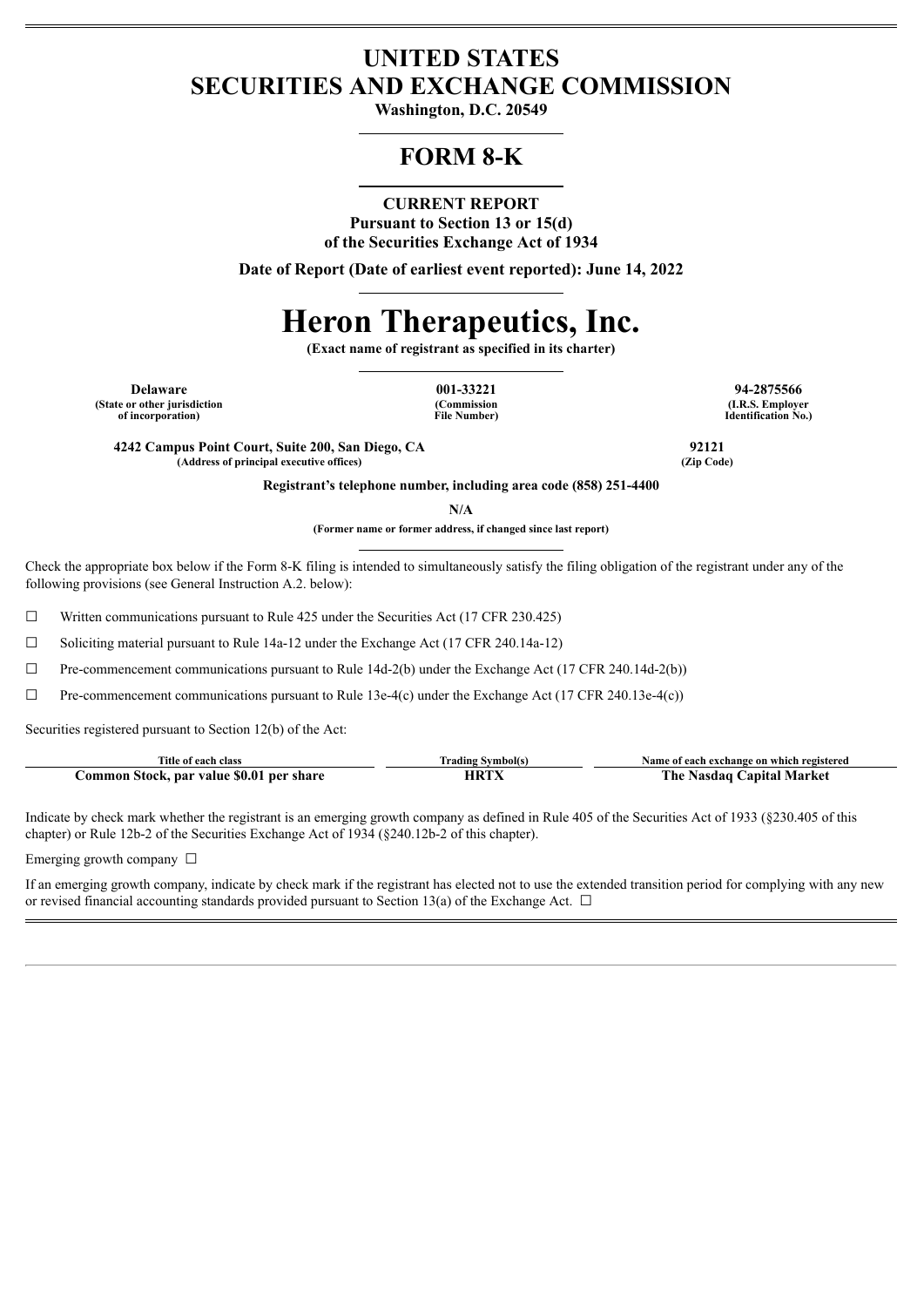#### **Item 7.01 Regulation FD Disclosure.**

On June 14, 2022, Heron Therapeutics, Inc. issued a press release announcing that the results from a new study evaluating the efficacy and safety of ZYNRELEF® (bupivacaine and meloxicam) extended-release solution as the foundation of a perioperative non-opioid multimodal analgesic regimen in patients undergoing total knee arthroplasty have been published online by the *Journal of Knee Surgery* in an article entitled "HTX-011 in Combination with Multimodal Analgesic Regimen Minimized Severe Pain and Opioid Use after Total Knee Arthroplasty in an Open-Label Study," as described in the press release furnished herewith as Exhibit 99.1.

#### **Item 9.01 Financial Statements and Exhibits.**

(d) Exhibits.

| Exhibit No. | Description                                                                 |
|-------------|-----------------------------------------------------------------------------|
| 99.1        | Press Release, dated June 14, 2022                                          |
| 104         | Cover Page Interactive Data File (embedded within the Inline XBRL document) |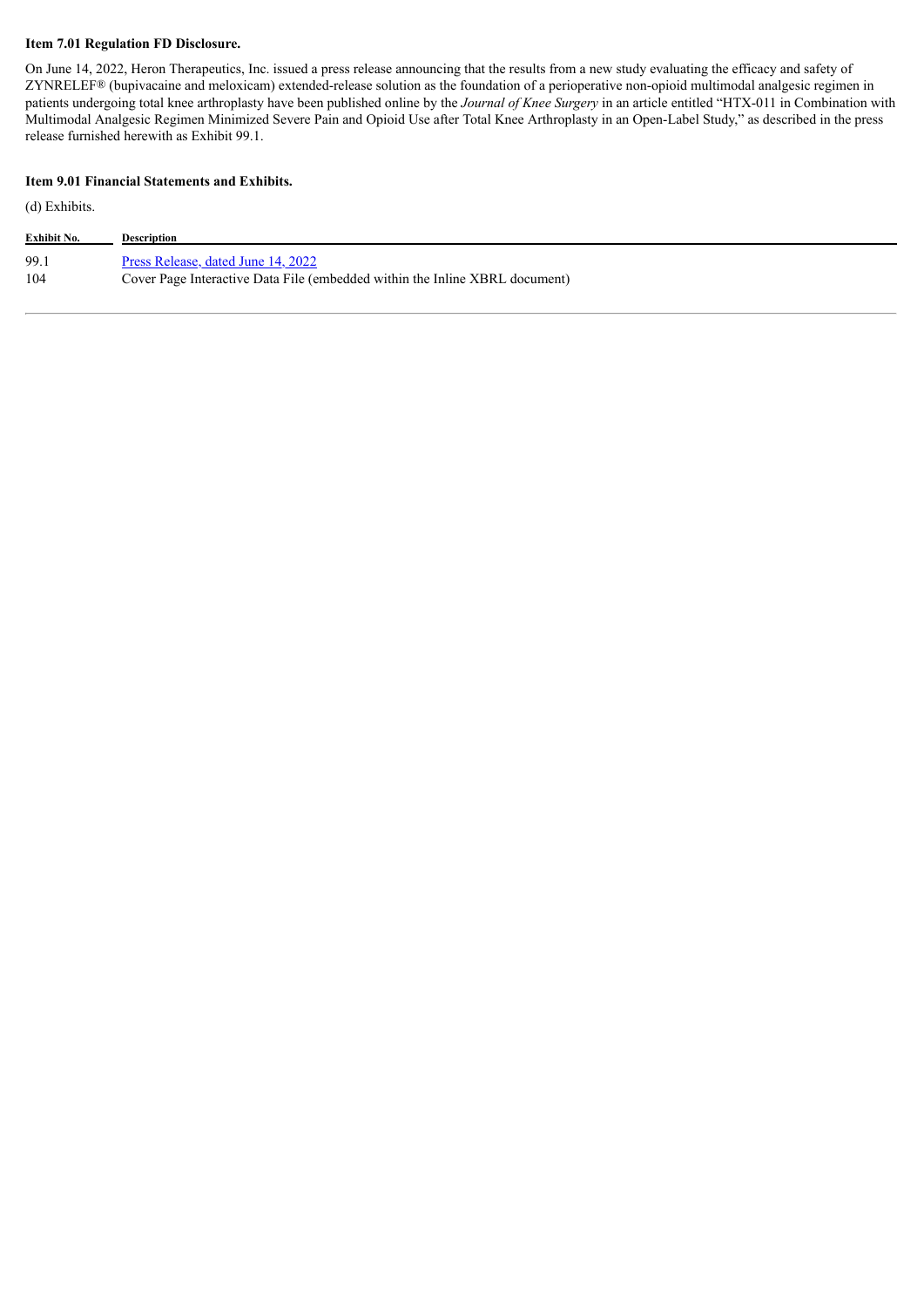#### **SIGNATURES**

Pursuant to the requirements of the Securities Exchange Act of 1934, the registrant has duly caused this report to be signed on its behalf by the undersigned hereunto duly authorized.

Date: June 14, 2022 /s/ David Szekeres

Heron Therapeutics, Inc.

David Szekeres Executive Vice President, Chief Operating Officer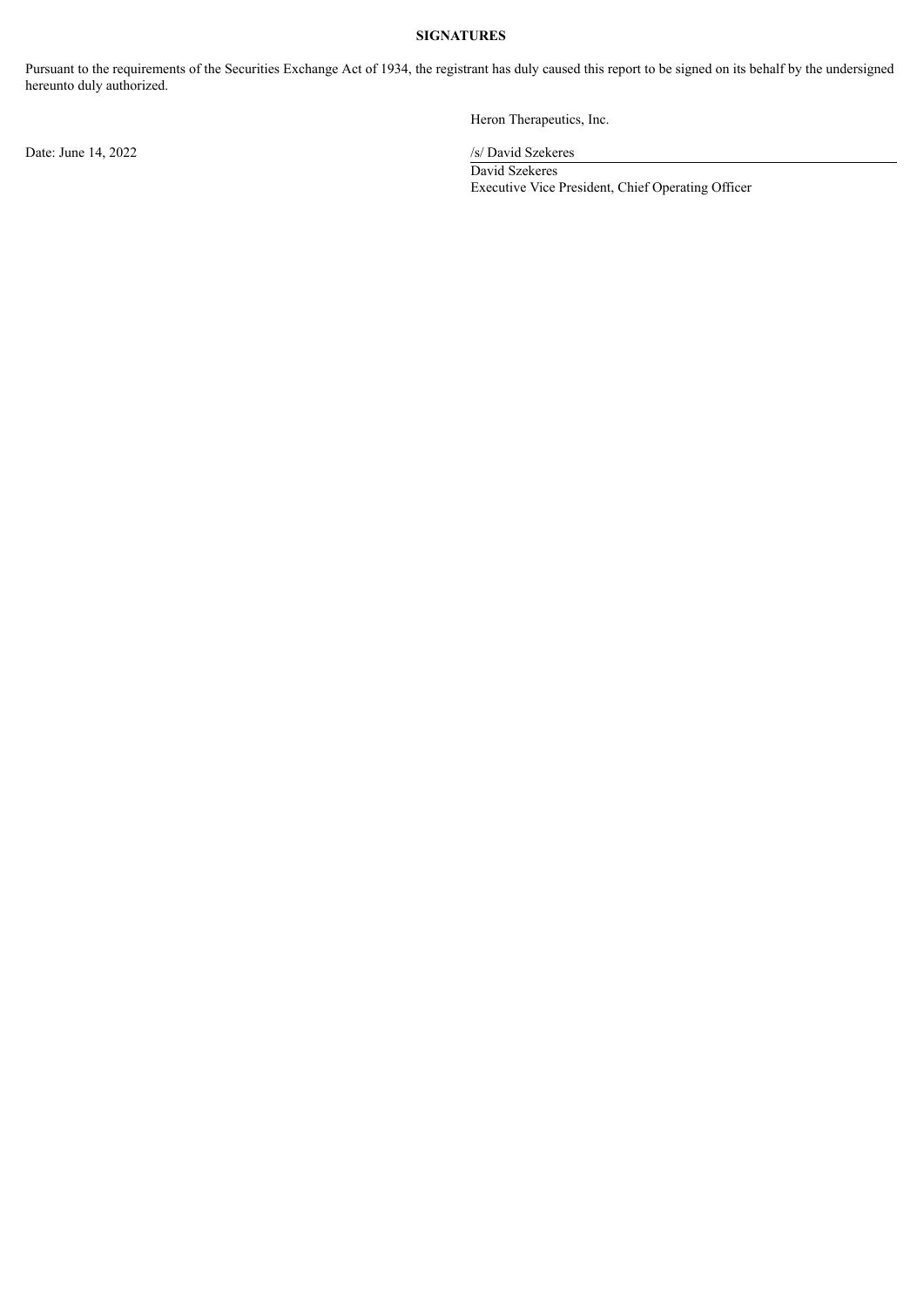

#### <span id="page-3-0"></span>**Heron Therapeutics Announces Publication Showing ZYNRELEF® as the Foundation of a Perioperative Non-Opioid Multimodal Analgesic Regimen Reduced Severe Pain and Opioid Use in Patients Undergoing Total Knee Arthroplasty**

SAN DIEGO, June 14, 2022 /PRNewswire/ -- Heron Therapeutics, Inc. (Nasdaq: HRTX), a commercial-stage biotechnology company focused on improving the lives of patients by developing and commercializing therapeutic innovations that improve medical care, today announced the online publication of a new study evaluating the efficacy and safety of ZYNRELEF (bupivacaine and meloxicam) extended-release solution as the foundation of a perioperative non-opioid multimodal analgesic (MMA) regimen in patients undergoing total knee arthroplasty (TKA). ZYNRELEF is approved by the U.S. Food and Drug Administration (FDA) for use in adults for soft tissue or periarticular instillation to produce postsurgical analgesia for up to 72 hours after foot and ankle, small-to-medium open abdominal, and lower extremity total joint arthroplasty surgical procedures.

The study was published in the *Journal of Knee Surgery, a* peer-reviewed journal. All patients in the study received ZYNRELEF with an MMA regimen consisting of a nonsteroidal anti-inflammatory drug (NSAID), acetaminophen and a gabapentinoid. The study showed that more than 80% of patients did not experience severe pain at any individual time point through 72 hours after TKA surgery. Forty-seven percent of patients took ≤20 morphine milligram equivalents (≤4 oxycodone 10mg tablets) over the 72-hour postoperative period, 12% of patients remaining opioid-free through 72 hours. Additionally, 39% percent of patients were discharged without an opioid prescription and did not call back to the study site to request additional pain medication between discharge at 72 hours and the Day 11 follow-up visit. Patient satisfaction with pain management was very good with 88% of patients reported "good" or "excellent" pain control 24 hours following surgery, with all patients maintaining that same level of pain control at 72 hours. Approximately 61% of patients were ready for discharge by 12 hours after surgery and up to 69% by 24 hours.

The use of ZYNRELEF 400mg/12mg in patients undergoing TKA with bupivacaine spinal anesthesia and scheduled MMA did not identify safety concerns, and there was no evidence of NSAID-related toxicity, suggesting that the MMA regimen did not impact the safety profile of ZYNRELEF.

"Total knee arthroplasty procedures have typically been associated with significant postoperative pain and high opioid requirements. The results presented in this study are promising for ZYNRELEF's ability to reduce severe pain and opioid consumption," said Gwo-Chin Lee, M.D., Orthopedic Surgeon at Hospital for Special Surgery. "While controlled clinical trials are needed, I am encouraged by the results in this group of patients showing ZYNRELEF's effectiveness when paired with a scheduled non-opioid multimodal pain regimen.'

"Postoperative pain is one of the main concerns we hear in the clinical setting, and as many orthopedic procedures continue to transition to the outpatient setting, it is becoming increasingly more important to manage pain effectively so patients can be ready for discharge the same day," said Alan Rechter, M.D., Orthopaedic Surgeon at Orthopaedic Associates LLP. "These data reinforce ZYNRELEF's ability to provide long-lasting pain control in the critical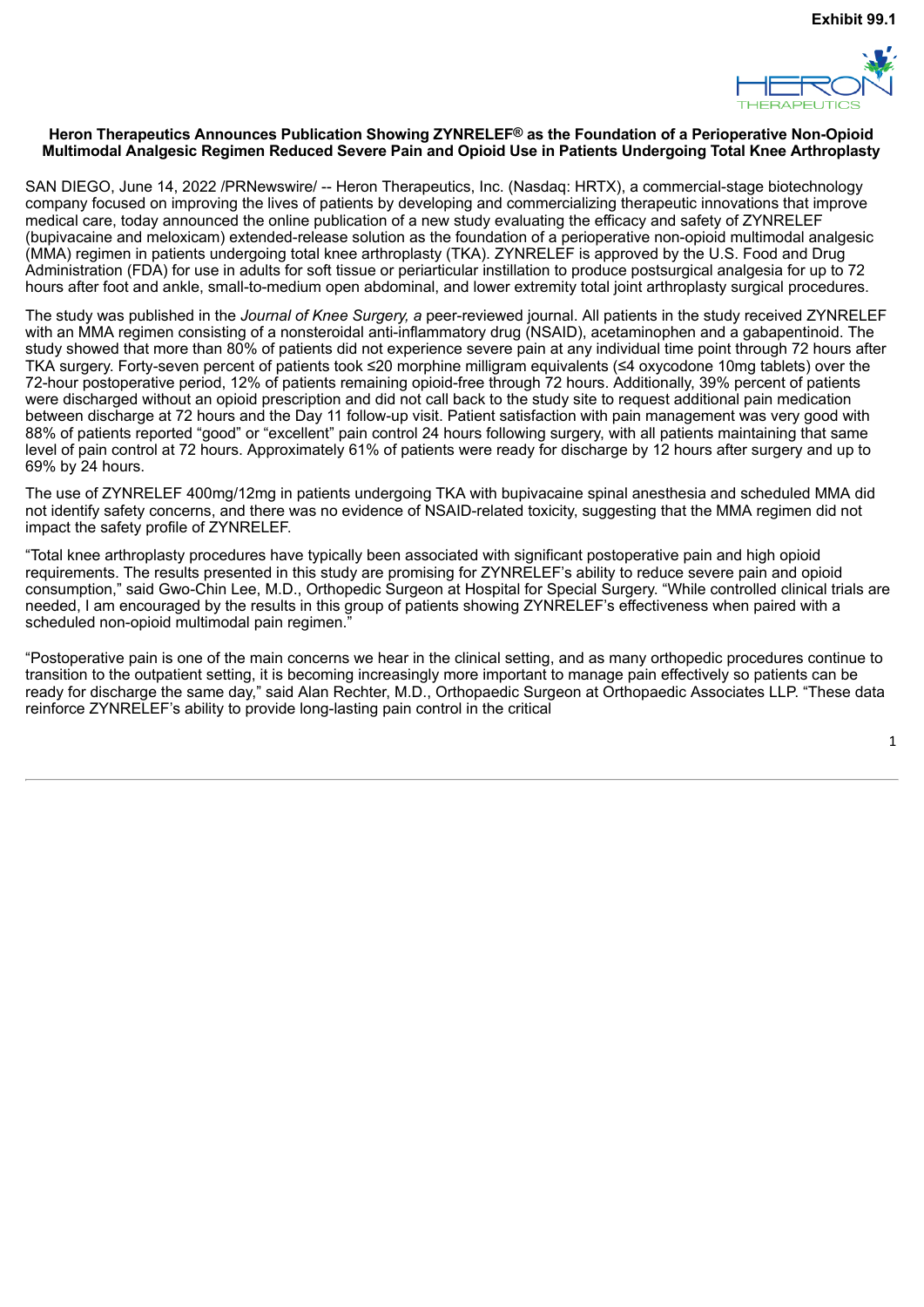

postoperative period, and it is exciting to see its potential to bring positive change to the overall patient experience as the foundation of a multimodal analgesic regimen."

In this single-arm study, patients undergoing unilateral TKA under spinal anesthesia received ZYNRELEF 400mg/12 mg instilled without a needle into the surgical space in conjunction with a non-opioid MMA regimen consisting of preoperative oral acetaminophen, celecoxib and pregabalin, and postoperative oral acetaminophen and celecoxib for 72 hours followed by oral acetaminophen and ibuprofen for 4 days. Patients were required to stay in the treatment facility to collect pain scores through the 72-hour time point following surgery. Rescue medications, including oral immediate-release oxycodone, IV morphine, and/or IV hydromorphone, were permitted on request.

ZYNRELEF is the first and only therapy for postoperative pain management to be rigorously tested in Phase 3 studies and demonstrate superiority to bupivacaine solution. ZYNRELEF demonstrated superior, sustained postoperative pain relief for up to 72 hours and decreased the need for opioids, with more patients opioid-free compared to bupivacaine solution.

The *Journal of Knee Surgery* article can be found here.

# **Important Safety Information for Patients**

**ZYNRELEF contains an NSAID (non-steroidal anti-inflammatory drug), a type of medicine which:**

- can increase the risk of a heart attack or stroke that can lead to death. This risk increases with higher doses **and longer use of an NSAID.**
- **cannot be used during heart bypass surgery.**
- **can increase the risk of gastrointestinal bleeding, ulcers, and tears.**

ZYNRELEF should also not be used:

- if you are allergic to any components of ZYNRELEF, similar local anesthetics, aspirin or other NSAIDs (such as ibuprofen or naproxen), or have had an asthma attack, hives, or other allergic reaction after taking any of these medicines.
- as a paracervical block, during childbirth.

The most common side effects of ZYNRELEF are constipation, vomiting, and headache.

The medicines in ZYNRELEF (a local anesthetic and an NSAID) may affect the nervous and cardiovascular system; may cause liver or kidney problems; may reduce the effects of some blood pressure medicines; should be avoided if you have severe heart failure; may have adverse effects on cartilage; may cause a rare blood disorder, or life-threatening skin or allergic reactions; may harm your unborn baby if received at 20 weeks of pregnancy or later; and may cause low red blood cells (anemia).

# **Please see full Prescribing Information, including Boxed Warning.**

# **About ZYNRELEF® for Postoperative Pain**

ZYNRELEF is the first and only dual-acting local anesthetic that delivers a fixed-dose combination of the local anesthetic bupivacaine and a low dose of nonsteroidal anti-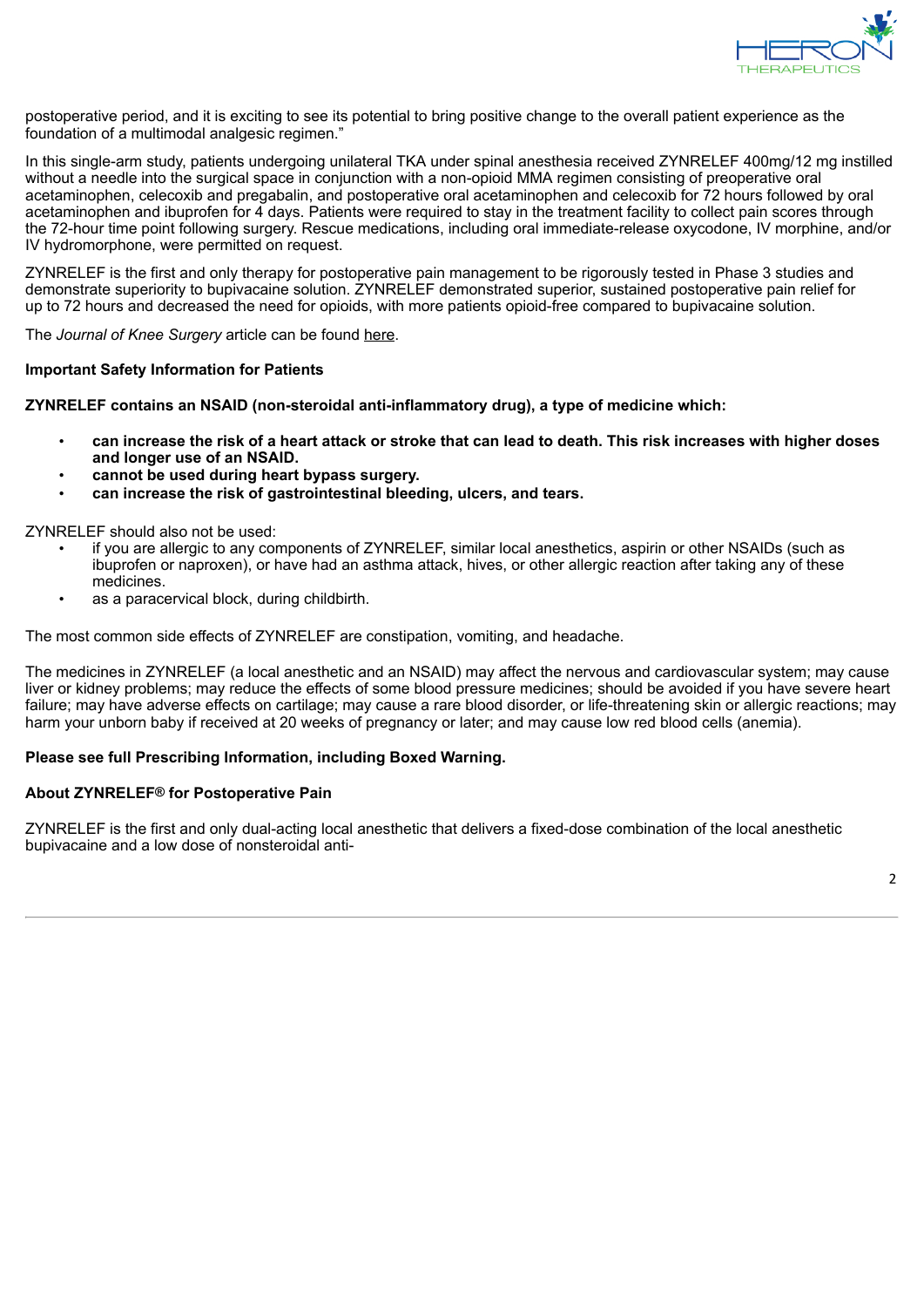

inflammatory drug meloxicam. ZYNRELEF is the first and only extended-release local anesthetic to demonstrate in Phase 3 studies significantly reduced pain and significantly increased proportion of patients requiring no opioids through the first 72 hours following surgery compared to bupivacaine solution, the current standard-of-care local anesthetic for postoperative pain control. ZYNRELEF was initially approved by the FDA in May 2021 for use in adults for soft tissue or periarticular instillation to produce postsurgical analgesia for up to 72 hours after bunionectomy, open inguinal herniorrhaphy and total knee arthroplasty. In December 2021, the FDA approved an expansion of ZYNRELEF's indication. ZYNRELEF is now indicated in the U.S. in adults for soft tissue or periarticular instillation to produce postsurgical analgesia for up to 72 hours after foot and ankle, small-tomedium open abdominal, and lower extremity total joint arthroplasty surgical procedures. Safety and efficacy have not been established in highly vascular surgeries, such as intrathoracic, large multilevel spinal, and head and neck procedures. In September 2020, the European Commission granted a marketing authorization for ZYNRELEF for the treatment of somatic postoperative pain from small- to medium-sized surgical wounds in adults. As of January 1, 2021, ZYNRELEF is approved in 31 European countries including the countries of the European Union and European Economic Area and the United Kingdom. In March 2022, Health Canada issued a Notice of Compliance for ZYNRELEF for instillation into the surgical wound for postoperative analgesia after bunionectomy, open inguinal herniorrhaphy, and total knee arthroplasty surgical procedures.

Please see full prescribing information, including Boxed Warning, at www.ZYNRELEF.com.

# **About Heron Therapeutics, Inc.**

Heron Therapeutics, Inc. is a commercial-stage biotechnology company focused on improving the lives of patients by developing and commercializing therapeutic innovations that improve medical care. Our advanced science, patented technologies, and innovative approach to drug discovery and development have allowed us to create and commercialize a portfolio of products that aim to advance the standard-of-care for acute care and oncology patients. For more information, visit www.herontx.com.

# **Forward-looking Statements**

This news release contains "forward-looking statements" as defined by the Private Securities Litigation Reform Act of 1995. Heron cautions readers that forward-looking statements are based on management's expectations and assumptions as of the date of this news release and are subject to certain risks and uncertainties that could cause actual results to differ materially, including, but not limited to, the potential market opportunity for ZYNRELEF in the U.S.; the extent of the impact of the ongoing Coronavirus Disease 2019 pandemic on our business; and other risks and uncertainties identified in the Company's filings with the U.S. Securities and Exchange Commission. Forward-looking statements reflect our analysis only on their stated date, and Heron takes no obligation to update or revise these statements except as may be required by law.

# **Investor Relations and Media Contact:**

David Szekeres